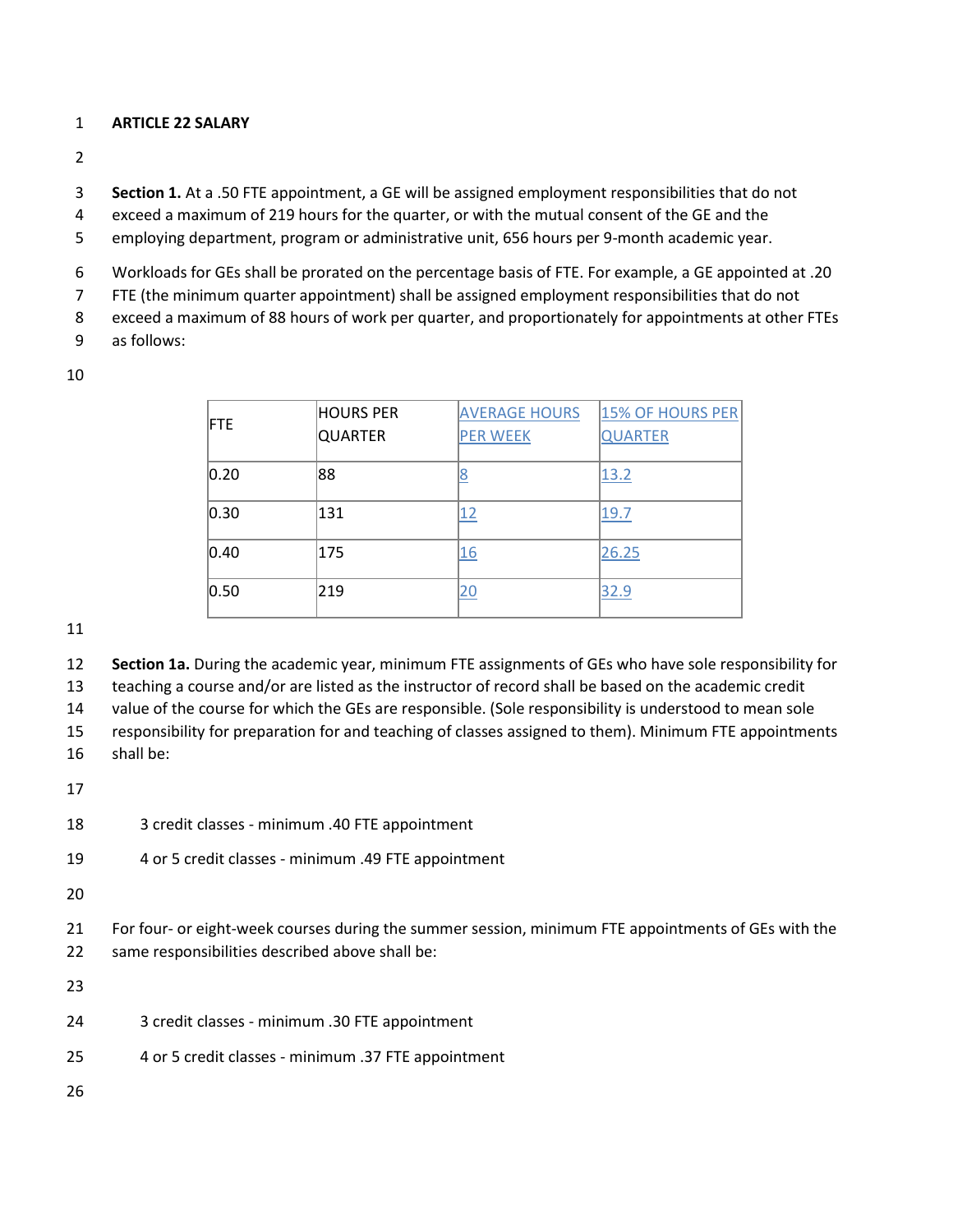- **Section 1b.** GEs are encouraged to notify their supervisors at any time during the quarter if their GE
- assignments require hours in excess of assigned FTE.
- **Section 1c.** GEs will not be asked to work more than 15% of one quarter's total FTE assignment in any
- one week, except by mutual agreement of the GE and the supervisor in advance of such an assignment.
- **Section 2.** Effective September 16, 2016 2019, the half-time (.50 FTE) one quarter salary rate on which
- 32 stipends for GEs in the bargaining unit are calculated shall be increased by 3.5% 9.5% as follows:
- 

|         |                             | IGE II | IGE III       |
|---------|-----------------------------|--------|---------------|
| Minimum | \$4,736 5,565 \$5,350 6,287 |        | \$5,649 6,639 |

- 35 Effective September 16, 2017-2020, the half-time (.50 FTE) one quarter salary rate on which stipends for
- 36 GEs in the bargaining unit are calculated shall be increased by  $3.5\%$  9.5% as follows:

|         | GF                          | GE II | IGE III                  |
|---------|-----------------------------|-------|--------------------------|
| Minimum | \$4,902 6,094 \$5,537 6,884 |       | S <del>5.847</del> 7.270 |

- Effective September 16, 2018 2021, the half-time (.50 FTE) one quarter salary rate on which stipends for
- 40 GEs in the bargaining unit are calculated shall be increased by  $\frac{3.7}{6}$  9.5% as follows:

|         | GF. | IGE II | IGE III                   |
|---------|-----|--------|---------------------------|
| Minimum |     |        | \$ <del>6,063</del> 7,960 |

 Salaries paid will be prorated according to percentage FTE of the appointment held. The minimum allowable appointment is .20 FTE for a full quarter.

 GE I - Regularly enrolled graduate students admitted to a graduate degree program or doctoral students who are not eligible for a GE II or GE III appointment.

- GE II Regularly enrolled graduate students who have a) master's degree in the same or cognate field, b)
- successfully completed a qualifying examination toward a doctoral degree, or c) completed 45 credit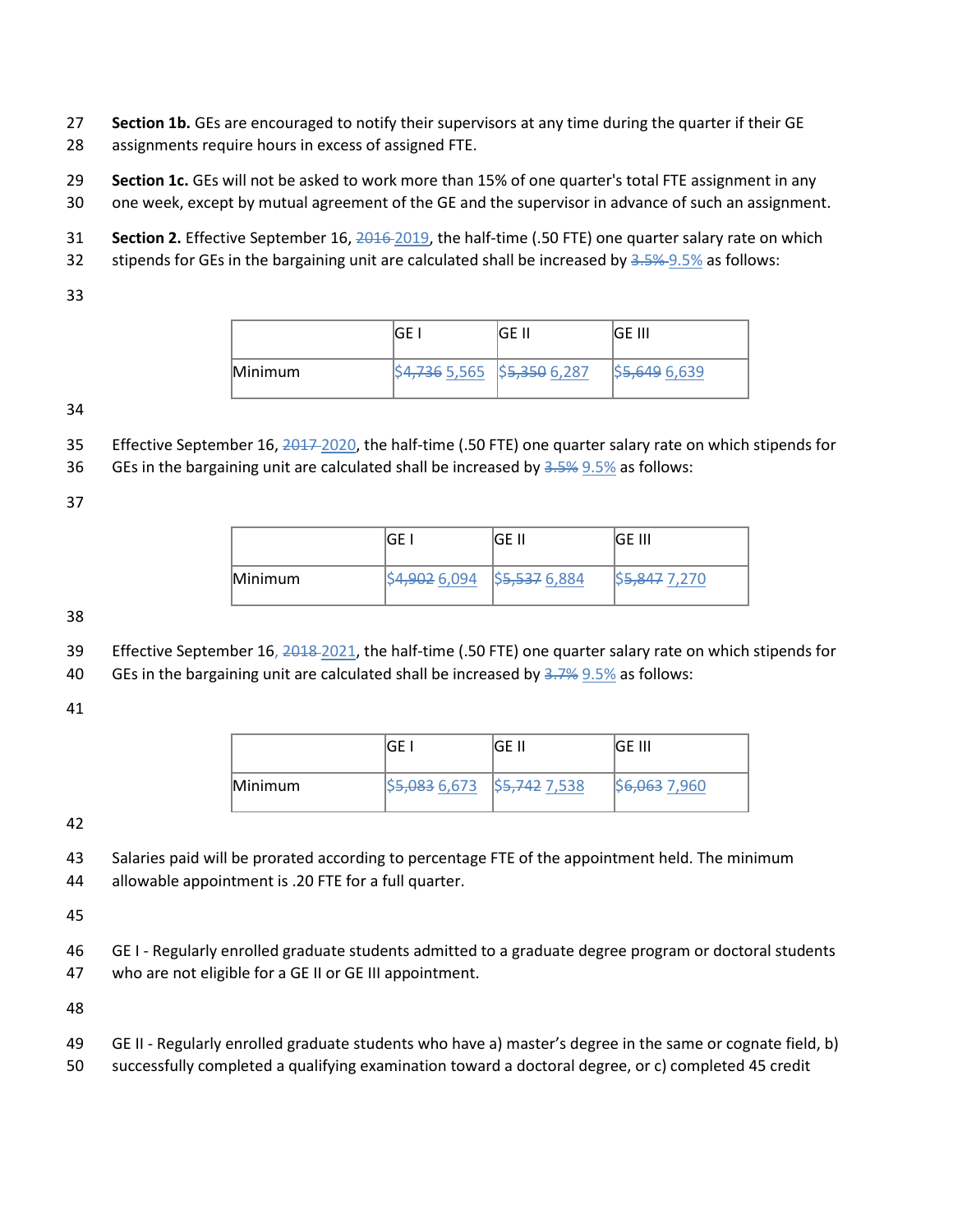| 51 hours toward a doctoral degree and have written recommendation of the head of their major |
|----------------------------------------------------------------------------------------------|
|                                                                                              |

- department.
- 
- GE III Regularly enrolled doctoral students who have advanced to candidacy.
- 
- Graduate students transferring from another institution who meet one of the qualifications of GE II
- above at another institution and whom the University deems to have equivalent experience shall be
- appointed at no lower than the GE II level.
- 
- GEs shall be advanced to the appropriate level of the salary scale at the beginning of the term
- immediately following that during which the criteria for advancement were met.
- 
- **Section 3.** Academic and administrative units reserve the right to pay at a higher level, so long as salary equity by level of appointment for GEs is maintained in the department, program or administrative unit.
- 
- **Section 4.** Gross pay shall be stated in each individual GE's notice of appointment. Monthly gross pay for full months shall be paid as stated in each individual GE's notice of appointment. Monthly gross pay for partial months' pay shall be calculated as a fraction of the stated gross pay for full months prorated according to the ratio of working days worked within the appointment dates and working days of the particular partial month. Each GE shall be paid in full each payday for the month or fraction thereof which they have worked and which is covered by their appointment in accordance with the payroll
- salary distribution schedule described in Section 4 below.
- 
- In the event that a GE appointed for more than one academic quarter decides not to work as a GE in one
- or more of the quarters for which the GE has an appointment, overpayment will be returned to the
- University by the GE immediately.
- 
- **Section 5.** For GEs classified as salaried non-exempt, the overtime rate of pay of 1.5 times their hourly rate shall be calculated by Payroll in the same manner in which they calculate overtime for other
- salaried non-exempt employees. Currently, Payroll calculates the hourly rate and overtime rate on a
- weekly basis.
- 
- ACADEMIC YEAR APPOINTMENTS
-